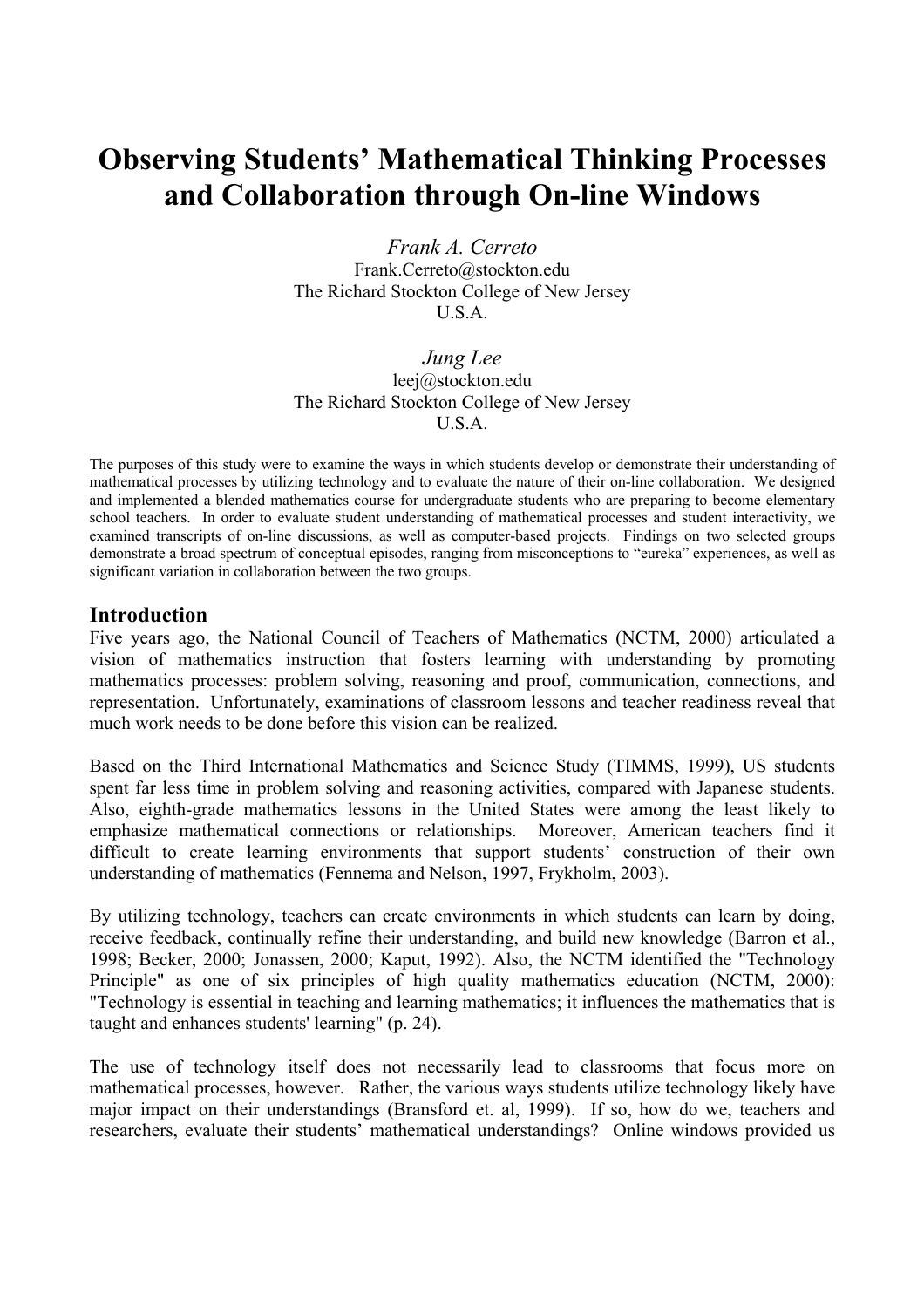with a lens to examine student use of technology and development of mathematical understandings. In this paper, we tell the stories of two specific groups.

The purposes of this study are two-fold. First, we examined the ways in which pre-service elementary school teachers develop or demonstrate their understanding of these mathematical processes. This examination is intended to address the following research questions:

- What kinds of understandings of mathematical processes do these students develop and demonstrate in a technologically-enriched course?
- To what extent do they utilize available technology in order to demonstrate these understandings?

Second, we evaluated the nature of their on-line collaboration as a means to developing these understandings, in order to answer the following questions:

- How do these student groups function in an on-line environment?
- How do they use an on-line environment, in conjunction with other communication channels?

By addressing these research questions, we intend to speak to a more general issue: To what extent does a technologically-enriched class allow clear observation of the development of student understandings of mathematical processes and collaboration?

# **Method and Procedure**

# **The Course**

Using a new course development model (Cerreto and Lee, 2004), we designed and implemented a blended mathematics course, Elementary School Mathematics: Numbers and Patterns, for prospective elementary school teachers. The course was offered at a mid-size, public, liberal arts college, located in northeastern United States. At least one section of the course was taught by one of us each semester from Spring 2003 to Spring 2005.

The class format included small group work and whole-class discussions, concerning mathematical concepts and their connection to the classroom. Students worked outside of class in groups of three to four to complete three projects during the semester. Each project consisted of a series of explorations on a particular mathematical topic (Bassarear, 2001). Groups presented their work on the projects to their classmates during three in-class showcases held throughout the semester.

In this blended course, computer technology was used to cultivate mathematical processes. All class sessions were held in either a computer lab or an electronic classroom, equipped with Internet access, Microsoft Office suite, as well as other software. Students and the instructor used an online environment, WebCT, to facilitate communication

Technology served many purposes in this course. In the classroom, the instructor used presentation software and Internet resources as tools for the discovery and discussion of mathematical content. The instructor also modeled the appropriate use of technology to promote mathematical learning. All lessons were presented using slides shows, many utilizing animation to illustrate mathematics ideas. Typical class sessions also included examples of ways to use spreadsheets to explore mathematical ideas as well as visits to Websites containing mathematical activities.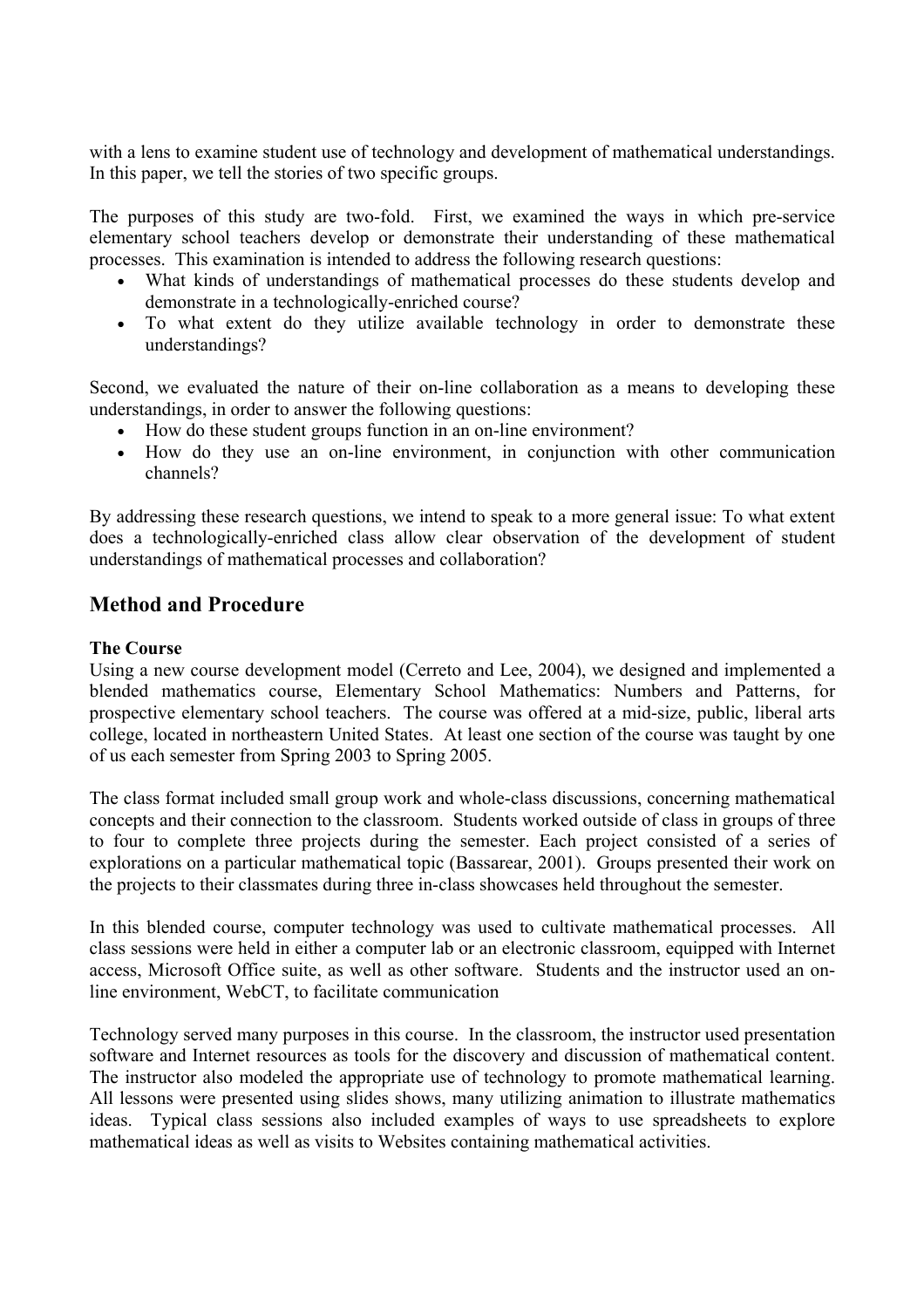Outside of class, WebCT served as the communication hub of the course. This environment provided a platform for instructor-student and student-student communication, as well as weekly discussion threads, in which the instructor and students were able to share their thoughts on the weekly agenda. Finally, private, small group conferences served as a virtual meeting place for students to discuss and share their work on each of three projects during the course.

The instructor provided feedback to groups through these on-line conferences. After each group submitted each project draft online, the instructor responded with acknowledgement of areas of progress and suggestions for improvement. After each group submitted its final version, the instructor provided a summative evaluation and assigned a project grade to the group. In addition, the instructor monitored each group conference regularly and occasionally posted comments.

Students were expected and encouraged to utilize these small group on-line conferences as they worked on their projects, but they were not given specific rules defining acceptable participation. Consequently, the ways in which students used these on-line conferences varied greatly. Some communicated solely through the on-line conferences; others used a combination of the on-line conferences, other instant messaging systems, and telephone and/or face-to-face meetings; and a few groups held all of their meetings in person and used the conference only to summarize their meetings (at the instructor's request) and submit their projects. Of those who used the conferences for discussion, a few groups established on-line meeting times and held their discussions in real time. However, most groups communicated asynchronously.

# **Subjects**

The subjects of this study consist of a total of 61 students enrolled in three sections of the course, one section taught during the Fall 2004 semester and two during the Spring 2005 semester. As in previous semesters, virtually all of the students were taking this course in order to fulfill the requirements of the teacher certification program. Most of these students did not bring with them strong mathematical backgrounds; in fact many of the students who take this course harbor negative attitudes about mathematics and mathematics teaching and learning (Cerreto and Lee, 2004). Although a few mathematics majors have enrolled in the course over the past semesters, the course is usually populated by students in non-mathematics-intensive majors.

## **Data**

All on-line discussions resulted in permanent transcripts that could be reviewed at a later time. For this study, we examined transcripts from all 54 small group conferences for evidence of development of the process standards and intra-group collaboration. This paper focuses on the data collected from one project for each of two specific groups, selected because they appeared to represent an interesting paradox between product and process. Both groups produced projects that were of very good quality. However, one group (Group A) demonstrated superior collaboration, while the other (Group B) showed serious problems in this area. The decision to select extreme cases for discussion is consistent with generally accepted practice (e., g. Frykholm, 2003).

## **Analysis**

The first procedural question concerns possible ways to identify student behaviors that may be exemplars of the NCTM process standards. Rather than attempt to develop operational definitions for each of these five standards and implement a coding scheme, we decided to use a more holistic approach. Many have argued, convincingly (e.g., Schoenfeld, 1992), that the term problem solving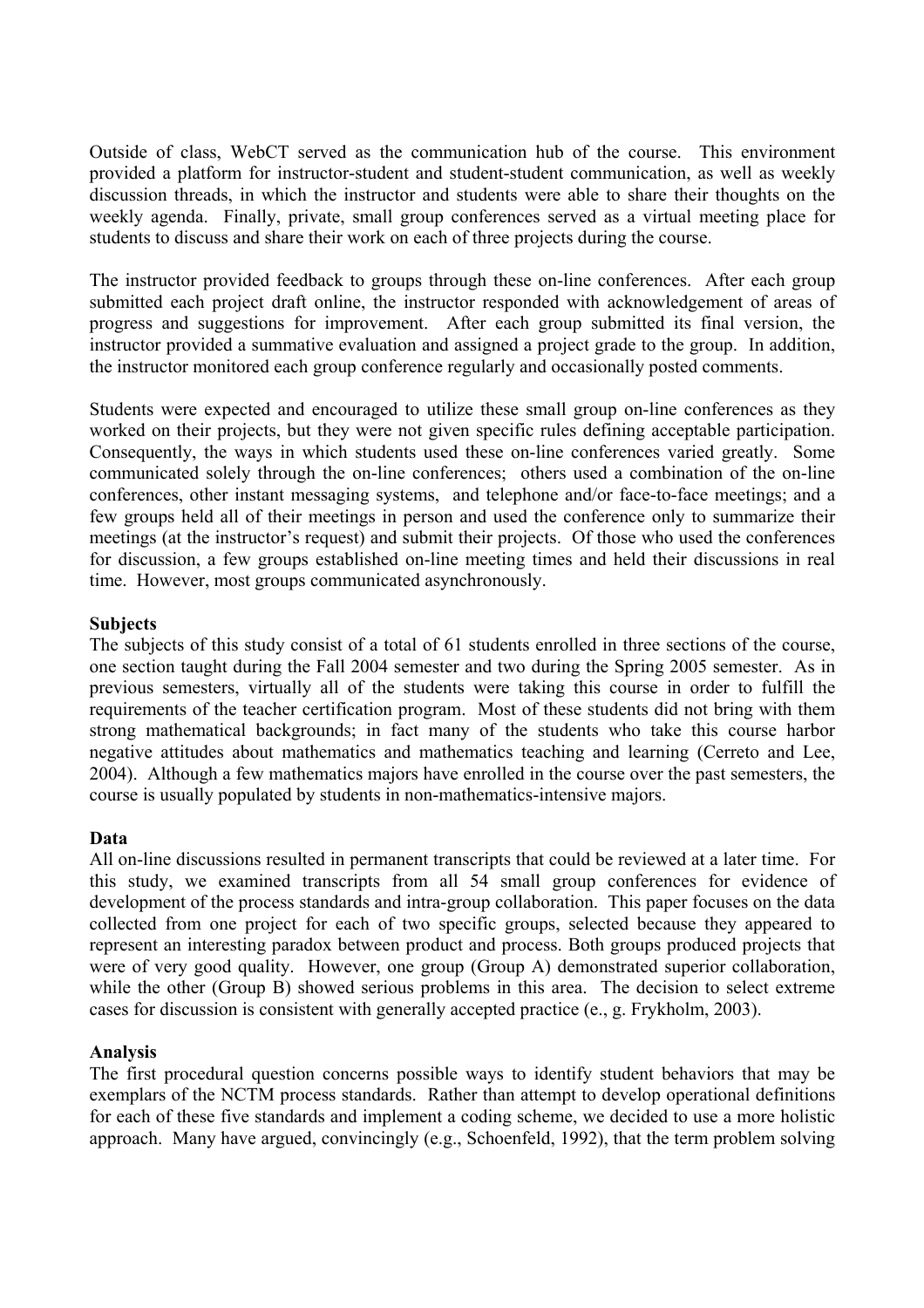is ill defined, due the multiple meanings ascribed to it in the research literature. Further, behaviors that demonstrate the attainment of these standards overlap considerably. For instance, when an individual solves a mathematical problem, does she not utilize sufficiently powerful representations of the problem situation and sound reasoning? If she were not able to communicate her solution to others, how would they know that she had successfully solved the problem? Do not expert problem solvers often make connections between areas of mathematics as well as connections between mathematics and its applications? As a result of these difficulties, we decided to report instead on episodes indicating mathematical thinking that include any of these process standards.

We independently examined the transcripts of the small group conferences and the projects themselves. Then, using an iterative induction process (Denzin & Lincoln, 1994), we negotiated individual inferences we had drawn regarding behaviors of the individuals in the groups. During these meetings, we re-read relevant transcript sections and presented justifications for our inferences. Only those inferences ultimately accepted by both of us were included in this paper.

# **Results**

Here we report the findings with regard to the development of mathematical processes and the quality of the collaboration in each of the two selected extreme groups. Findings demonstrate a rich mosaic of conceptual episodes, ranging from misconceptions to "eureka" experiences.

# **Group A (It was the best of times.)**

Under good conditions, online windows reveal deep mathematical thinking, effective collaboration, and positive social interaction. We found evidence supporting the claims that members of this group demonstrated mathematical processes and effective collaboration. Transcript excerpts are presented chronologically to give the reader a sense of the development over time.

Group A consisted of three students, two females, referred to here as Students N and D, and one male, referred to as Student B. Students N and B were visual arts majors and student B was majoring in Psychology. They were all senior-level students.

For this project, adapted from Bassarear (2001), students were to examine areas around the borders and in the interiors of pools of different sizes. In the first case, the pools are square (See Figure 1), and in the second they are rectangular with dimensions *n* by  $n+1$  (See Figure 2). In both cases, students were asked to determine the number of squares around the border and in the interior of the nth figure, and the fraction of the total area contained in the interior. They were also asked to produce graphs and use them to describe the relationships they observed. The primary purpose of this project was to provide students with the opportunity to explore patterns and to express mathematical relationships verbally, numerically, algebraically, and graphically.



*Figure 1.* Square pool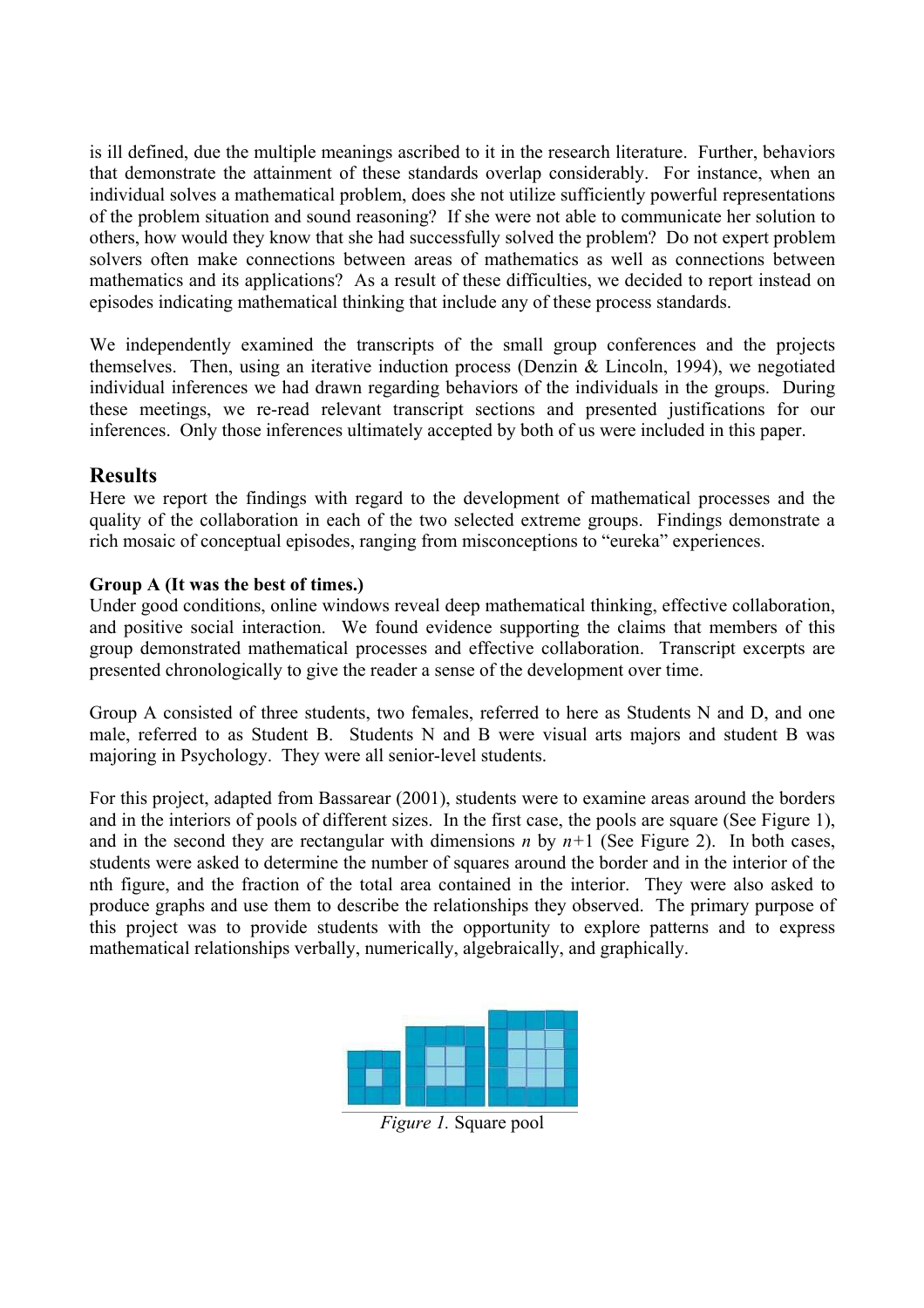

*Figure 2*. Rectangular pool

## Initial Teamwork

The project was assigned on October 12, 2004, with the draft due in approximately one and onehalf weeks and the final version due in approximately three weeks. The following excerpts contain glimpses into the nature of this group's collaboration, beginning with one student getting the process moving by offering help to the others.

From: Student B Date: Thursday, October 14, 2004 10:51 PM ". . . I will be available on AOL Instant Messenger at that time, so if you need ANYTHING I am only a short click away . . . . So good luck, and please let me know if there's anything else I can do! Thanks!"

The next morning, another student reviewed the specific tasks assigned to each group member and indicated when the next posting might occur. This practice was not uncommon, as most groups in the study subdivided the workload and then shared their preliminary conclusions with the others.

From: Student N Date: Friday, October 15, 2004 11:58 AM ". . . Student B will be working on problems 4+5 . . . Student D will be working on question one. . . and Student N will be looking at 3 . . . we'll also probably post some question about this project over the weekend."

Mathematical Discoveries

Later that night, Student B reported his preliminary findings. In an attached file, he presented drawings and general formulas for determining the number of squares around the border and in the interior of a square pool.

From: Student B Date: Friday, October 15, 2004 10:52 PM "Ok, here's some stuff!! Take a look at this file here, it basically sums up my discoveries and graphically portrays them with explanations all in this one handy dandy file. MATHLESSON.JPG"

The next night, Student B reported a general algebraic form for determining the number of squares in the interior of the square (colored black by this group). Although he appears to have found an accurate recursive rule for determining the number of outer squares, it is unclear at this point whether he understood the geometric justification of this rule. His suggestion that the corners are increasing in size may indicate that he had not made a clear connection between the geometric change from one figure to the next and his discovery of the add-four rule. Further, Student B's posting suggests that he may have been unaware at this time that his rule for the number of inside squares is general, whereas his rule for the number of squares on the outside is recursive.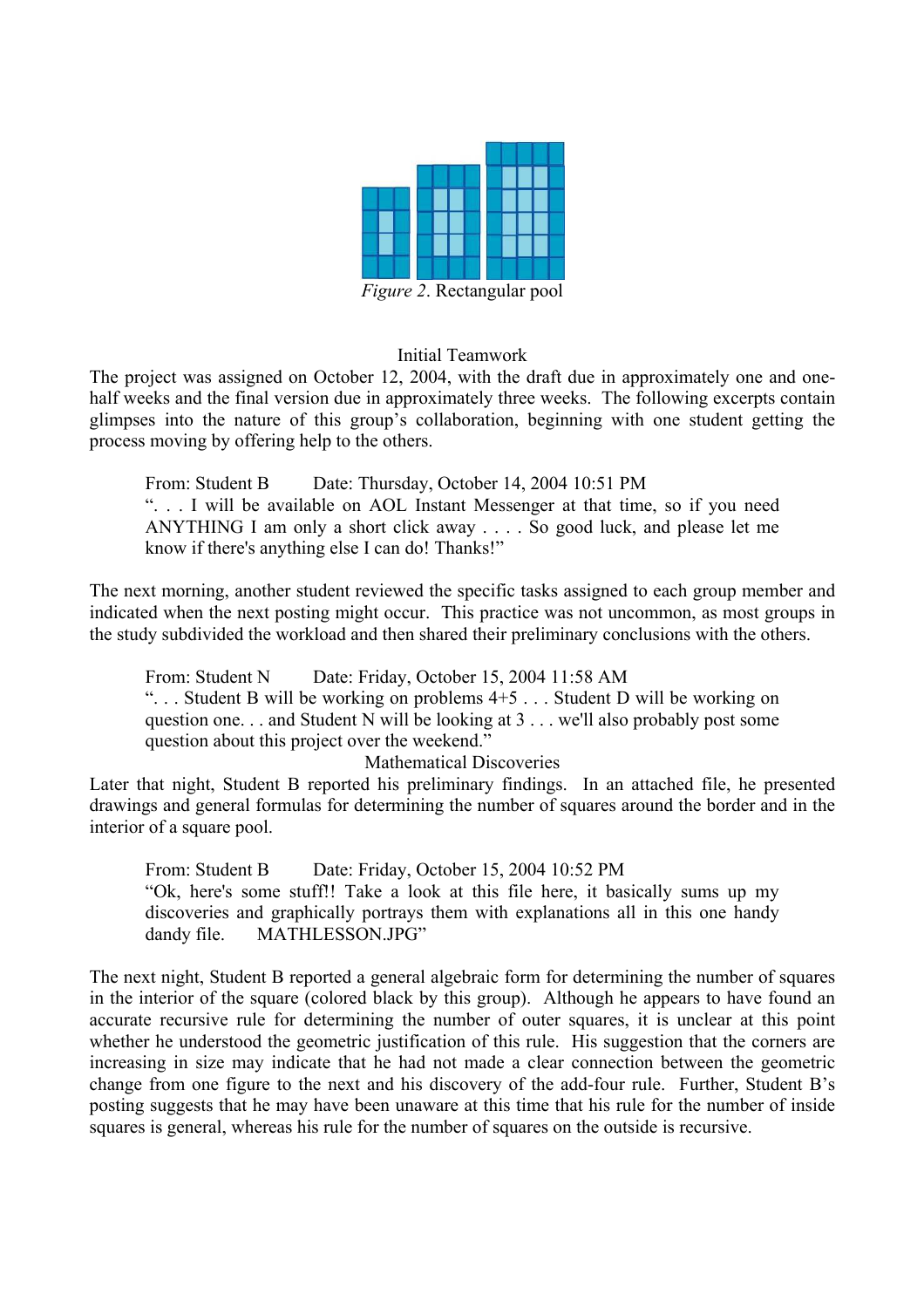Also, the productivity of this group was impressive. Within three days, they had made major progress on the project draft. As we will see later, this stands in sharp contrast to Group B.

From: Student B Date: Saturday, October 16, 2004 12:33 AM "Oh and I didn't quite specify this in the picture I don't think...so here's the makeshift formula I devised for figuring out the Nth figure: For the Inner squares: For the inner squares when working with squares, the easiest way to figure out the next number is to take the instance number of the one you'd like to solve, and multiply it by itself. Here's the formula: Black = (Instance X Instance)  $B = (I \times I)$ Let's say we're solving for Instance #5:  $B = (I \times I)$ .  $B = (5 \times 5)$ .  $B = 25$ . Now you know how many inside blocks you have. . . . For Outside Squares: Going with the 5th instance as we did with the inner squares take the number of outer squares from the instance before the one you'd like, and add 4 to it. You can only increase the corners in size, so you'll always add 4 to the previous total to get the new total."

Three days later, Student D contributed her work on Problem 3, in which they were asked to calculate the fraction of the total area taken up by the inside squares for several examples, determine an algebraic rule for this fraction for the nth square, graph the fractional area versus the square size, and describe this relationship.

It appears that Student D was able to calculate the fractions for several specific squares, but she could not generalize or describe the relationship between the two variables numerically, algebraically, graphically or verbally at this point.<sup>1</sup> Students should be able to, "create and use representations to organize, record, and communicate mathematical ideas" (NCTM, 2000, p. 67). Yet, Student D at this point could not bring any of these four common representation modalities to bear on this problem situation. She did not develop a robust understanding of this problem situation. As a result, she was not able, for example, to consider the end behavior of this function and recognize that as the squares become infinitely large, the fraction approaches the value of one.

From: Student D Date: Tuesday, October 19, 2004 02:35 PM here i added a lil more to my table adding part of 3 a. FRACTION OF AREA IN THE POOL 1:  $1/9$  2:  $4/16 = \frac{1}{4}$  3:  $9/25$  4:  $16/36 = 4/9$  5:  $25/49$ b i have no idea about the changes i see in the fraction any ideas..?? 3c is in the table that i fixed n2 (n squared) I'm gonna try to figure out how to make a graph in the mean time Just let me know if this is ok.. thanks D

A few days later, Student N, who had been working face-to-face with Student B, made two postings regarding the task of finding the number of squares in the interiors and around the borders of the rectangular pools. Her first posting, at 2 AM, reveals that she and Student B had created an accurate formula for determining the number of squares in the interior. Despite the fact that she presented three examples along with the formula, the posting does not hint as to how they had derived it. Similarly, with her second posting, Student N reported an accurate formula without any

 $\overline{a}$ 

 $<sup>1</sup>$  In fact, the group never addressed this problem thoroughly. In their final project, they did not report a way to find the</sup> fraction for the nth figure, and the graph they provided was incorrect. Instead of plotting the fraction of the total area, they plotted the area inside the pool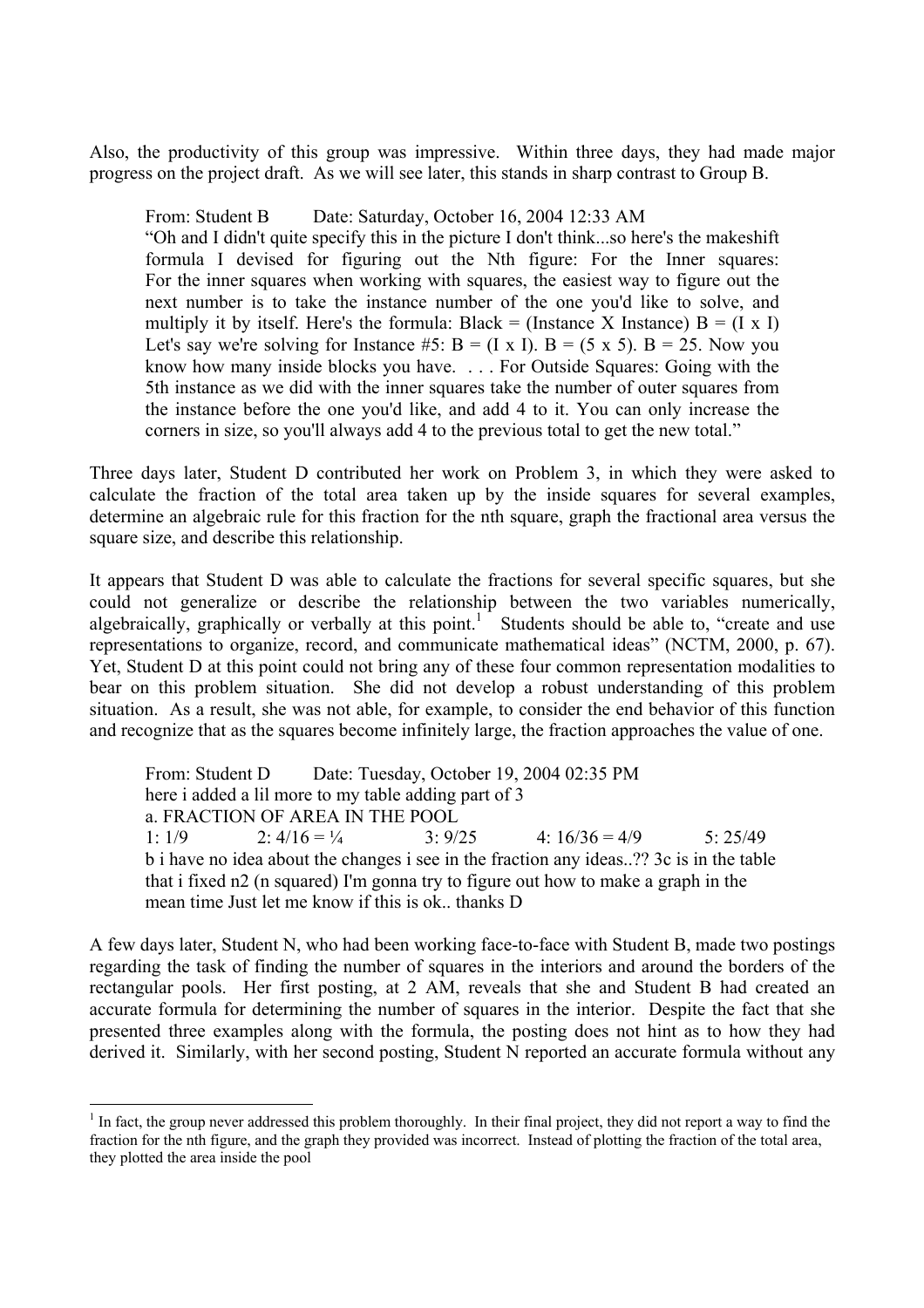indication of a derivation. In this case, the transcript alone did not provide sufficient evidence of the reasoning they had used. $2$ 

Also noteworthy in the second posting is the excitement with which Student N reported her finding. It is clear from her tone that she is enthused by her "eureka experience."

From: Student N Date: Friday, October 22, 2004 02:01 AM Ok, Student B's explanation doesn't have a formula, but we sat together and figure out for 5 that to get the inner part of the rectangle, the black squares, you take the Figure # times itself, plus itself.  $(N \times N) + N$   $(1X1) + 1= 2$   $(2x2) + 2= 6$   $(3x3) + 3= 12$  etc Now we're working on the border....

From: Student N Date: Friday, October 22, 2004 09:53 AM A-Ha! I woke up this morning with the answer! its not  $(N \times Y) + 4$ , its  $(N \times 4) + 6$ !!! i don't know how it came to me, but it LITERALLY came to me right when i woke up today . . .

The transcript excerpts from Group A tell the story of three students who collaborated well with one another as they attempted to describe patterns and relationships. The transcripts contain a rich tapestry of rudimentary understandings, possible misconceptions, and areas of difficulty.

# **Group B (It was the worst of times.)**

Under poor circumstances, online windows reveal endless scheduling, technical difficulties, conflict, and excuses. In short, they reveal little if anything about the mathematical processes students develop. In our review of the transcripts for this group, we found numerous examples of maladaptive behavior, presented next, in chronological order.

Group B comprised three students, two females, Students A and C, and one male, Student M. Students C and M were seniors, majoring in Psychology, and Student A had earned an undergraduate degree in accounting and worked in the field for several years before returning to college to obtain her teacher certification.

## Scheduling Marathon

The project was assigned on February 22, 2005. This group has approximately the same amount of time as Group A had to prepare the draft and final versions of this project. Despite the fact that the first posting occurred the next day, this group spent over five days merely trying to set up their first meeting. As the following posting reveals, only Student A attended the first meeting. As a result, with the deadline for the draft rapidly approaching, Student A decided to assign specific tasks. Clearly, this group was having difficulty collaborating effectively.

From: Student A Date: Wednesday, March 2, 2005 1:04pm Since I was the only one available to work on the project yesterday, I decided just to assign out the tasks. …

<sup>&</sup>lt;sup>2</sup> Examination of this group's final project revealed that they developed both of these formulas using number pattern identification, rather than, for example, a geometric derivation.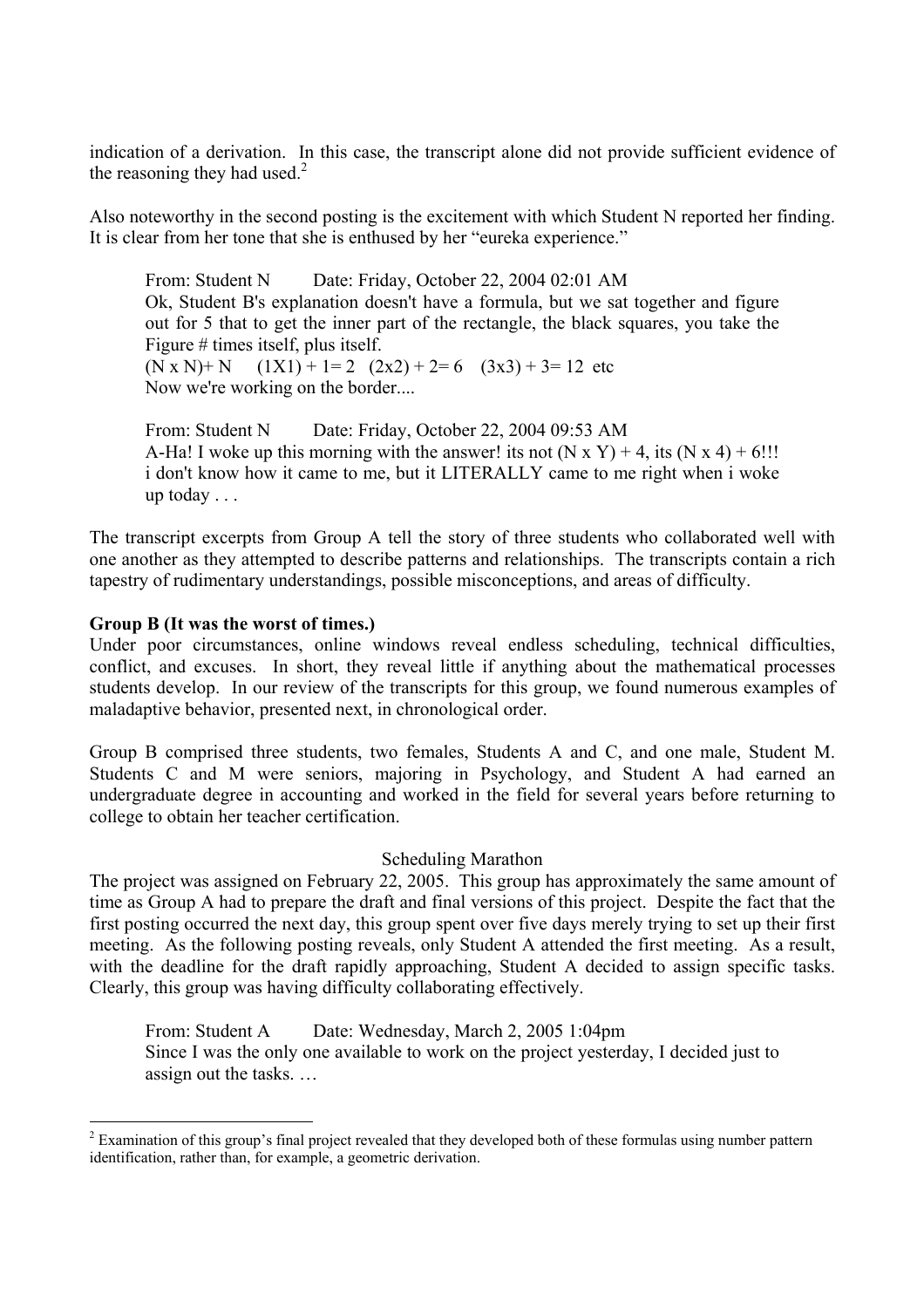## Technical Difficulties

Shortly after midnight, on the day the draft was due, Student A found that she was unable to attach their project draft in order to submit it on WebCT. She made a total of four postings by the next morning, indicating that she had sought technical assistance from the college's computer services office. Instead of showing any evidence of this group's thinking on the project, in this case the online window provided a wealth of information on the difficulties they had been having.

#### **Conflict**

Later that afternoon, after noticing that Student A had not been in class (due to a sick child), Student C posted an announcement that she and Student M would ignore the work Student A had done but was unable to submit and would begin the project on their own.

From: Student C Date: Thursday, March 3, 2005 2:33pm Student A Since you were not here today, Student M and I have decided that we were going to get a fresh new powerpoint …

#### Excuses

As the next two postings indicate, Group B spent a fair amount of time explaining why they were not able to accomplish various objectives. Although there were many additional postings containing various excuses, they are excluded form this report for purposes of brevity.

From: Student C Date: Thursday, March 10, 2005 2:08pm I was not in class today either, due to a family emergency …

From: Student A Date: Wednesday, March 16, 2005 10:18pm Student M. I can't find your phone number. Please call my cell … We can meet at the Cape May County Library in Court House. However, they do not have power point on their computers. …

Although they used the on-line environment regularly, Group B did not communicate substantively about the project. Instead of learning how these students came to develop mathematical processes, we read about the difficulties of attaching documents and the lack of available computer software. In fact, the most compelling argument for the lack of evidence regarding mathematical processes is this: Groups A and B worked on two *differen*t projects. Yet a careful review of the transcripts for group B did not contain sufficient data to draw this conclusion. Without seeing their project, we would have had no idea about the actual problem this group was examining!

## **Discussion**

This study had two purposes: to learn about (1) students' development of mathematical processes and (2) their collaboration in a technology-enhanced course. By examining two extreme cases through on-line windows, we were able to characterize the limiting states.

## **Mathematical Processes**

First, what kinds of understandings did these students demonstrate? The students in Group A demonstrated accurate understandings of certain mathematical ideas, misunderstandings of some, and inadequate understandings of others. For example, Student B was able to represent the problem situation verbally, numerically, algebraically, and pictorially, but he did not appear to see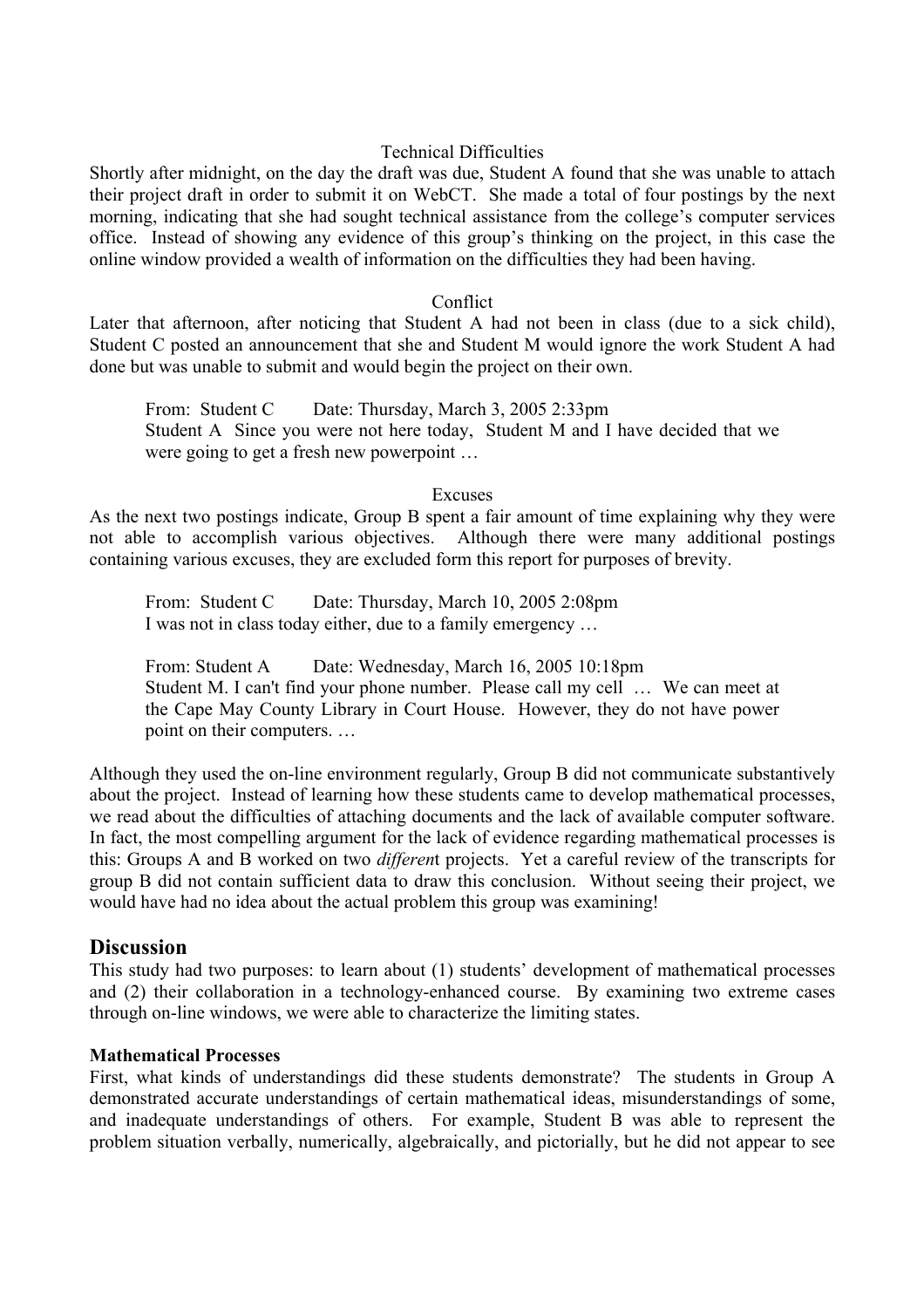connections between his picture and his formulas, or the differences between his recursive and general formulas. Furthermore, we were able to track the trajectory of student understandings over time. We captured the precise moment when Student N made her important discovery.

Second, to what extent did they use technology to demonstrate these understandings? By providing regular, substantive postings, Group A utilized technology effectively to demonstrate their understandings. Their messages provided the others in the group with a clear picture of the mathematical discoveries they had made and the problems they were still facing. Besides using online discussion, one student in Group A utilized graphics in an attached file to communicate his findings. This action likely helped him to communicate his ideas to the others in his group.

In contrast, we learned very little about the mathematical understandings of students in Group B. Moreover, they utilized the on-line discussion tool to communicate procedural issues and problems, instead of their understandings of mathematical processes.

## **On-line Collaboration**

First, how did these students collaborate? We found that students in Group A functioned as a community of learners. They supported one another and shared ideas and difficulties freely as they co-participated toward a common goal (Roth, 1998). Group B did not appear to collaborate. Instead of establishing joint goals and making decisions together (Hennessy & Murphy, 1999), they seemed to work as individuals or as factions.

Second, how did they utilize different communication channels? Group A used a combination of on-line and face-to-face communication, but when they met off line, they were sure to provide online summaries. Students in Group B also used other means of communication, but they did not report on the substance of off-line discussions.

In summary, because Group A provided evidence in their postings, we were able to draw reasonable inferences about individual (mis)understandings and group collaboration. On the other hand, for all we know, one of the students in Group B did the lion's share of the work, and the others had not developed sufficient understandings.

# **Conclusion**

In this case study, we described the mathematical processes and collaboration of two groups of students, as seen through an on-line window. Clearly, we wish to be conservative in drawing generalization from this study. However, what lessons might we learn about the capacity of an online environment to provide important information? Recall that the two groups both produced high-quality projects, despite the fact that one group collaborated much more effectively than the other did. By presenting these two extremes, we hope to emphasize two principles.

First, regarding assessment of group work, the importance of reviewing the group process as well as the final product cannot be overstated. Without having access to the transcripts, we would not have known about the significant differences between these two groups. Instructors often face the difficult question of how to evaluate individuals' learning in and contributions to group projects. Having access to an on-line environment, in addition to final products, may allow instructors to gain additional insight into individuals in the group.